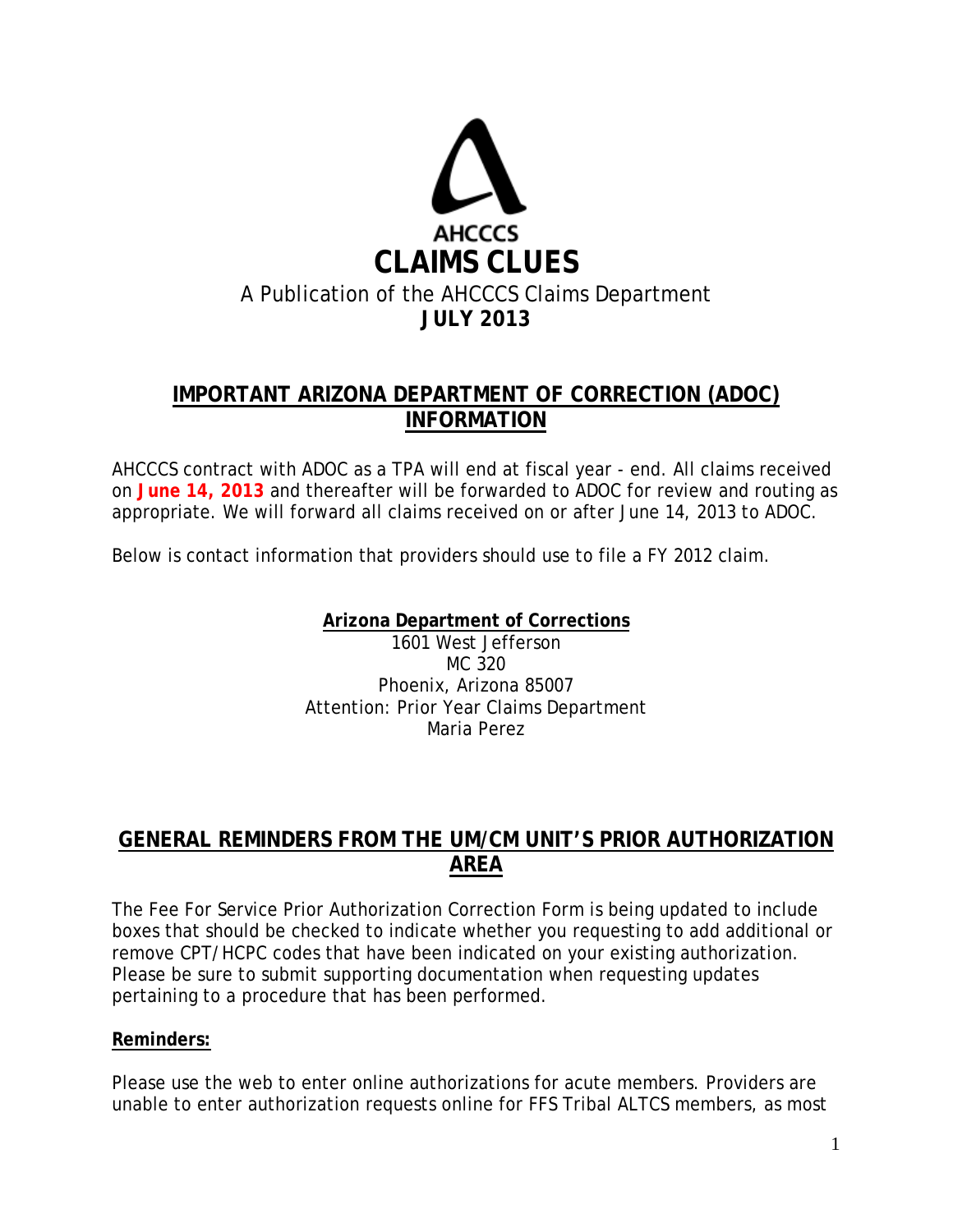requests go through the member's Tribal Case Manager. Training classes are available for providers who would like training on use of the online system. Please sign up for email notifications of upcoming trainings and other provider updates for your provider type at:<http://listserv.azahcccs.gov/cgi-bin/wa.exe?HOME>

Please use the online system to check authorization status. This is the preferred method of checking the status of your authorization requests. Providers who have submitted authorization requests to the Tribal Case Manager for a FFS Tribal ALTCS member can use the online system to view the member's case plan information. Please contact the member's Tribal Case Manager for inquiries pertaining to information that has been entered on the member's case plan.

If an authorization for an acute FFS member is still in a pended status, you can use the online system to make corrections to the authorization. Please use the FFS Authorization Correction Form to fax in requests for correction to authorizations for FFS members that are no longer in a pended status, or if you need to update an authorization that has been issued for a FFS Tribal ALTCS member. Please contact the FFS Tribal ALTCS member's Tribal Case Manager to update information that has been entered on a member's case plan.

The UM/CM Unit has been contacting facilities to establish electronic (remote) access to FFS member's charts for completion of the utilization management (UM) functions that are carried out in the Utilization Management/ Care Management, and Claims Medical Review Units of AHCCCS. Remote access not only increases the efficiency of the UM processes, it facilitates the timeliness of reimbursement to providers who render services to FFS members. Please email forms to initiate electronic access at your facility to: [melina.solomon@azahcccs.gov](mailto:melina.solomon@azahcccs.gov)

### **Transportation Reminders:**

Though some of the AHCCCS plans have companies that set up and coordinate member transports, the FFS plan of AHCCCS does not function in this manner. Providers rendering services to AHCCCS Fee For Service (FFS) plan members are responsible for obtaining authorization for the services they are rendering (members and other providers cannot request authorization on behalf of the transportation provider who is rendering the service). Facilities or other providers, who may be involved in coordinating services for a FFS member, should contact a registered transportation provider to request transport, and the transportation provider will then submit their authorization request for the FFS area of AHCCCS.

Please be sure to attend one of the upcoming training sessions that are being offered for NEMT providers. Changes to NEMT billing procedures will be discussed and clarified during these trainings. If you have not registered for ListServ, please do so by using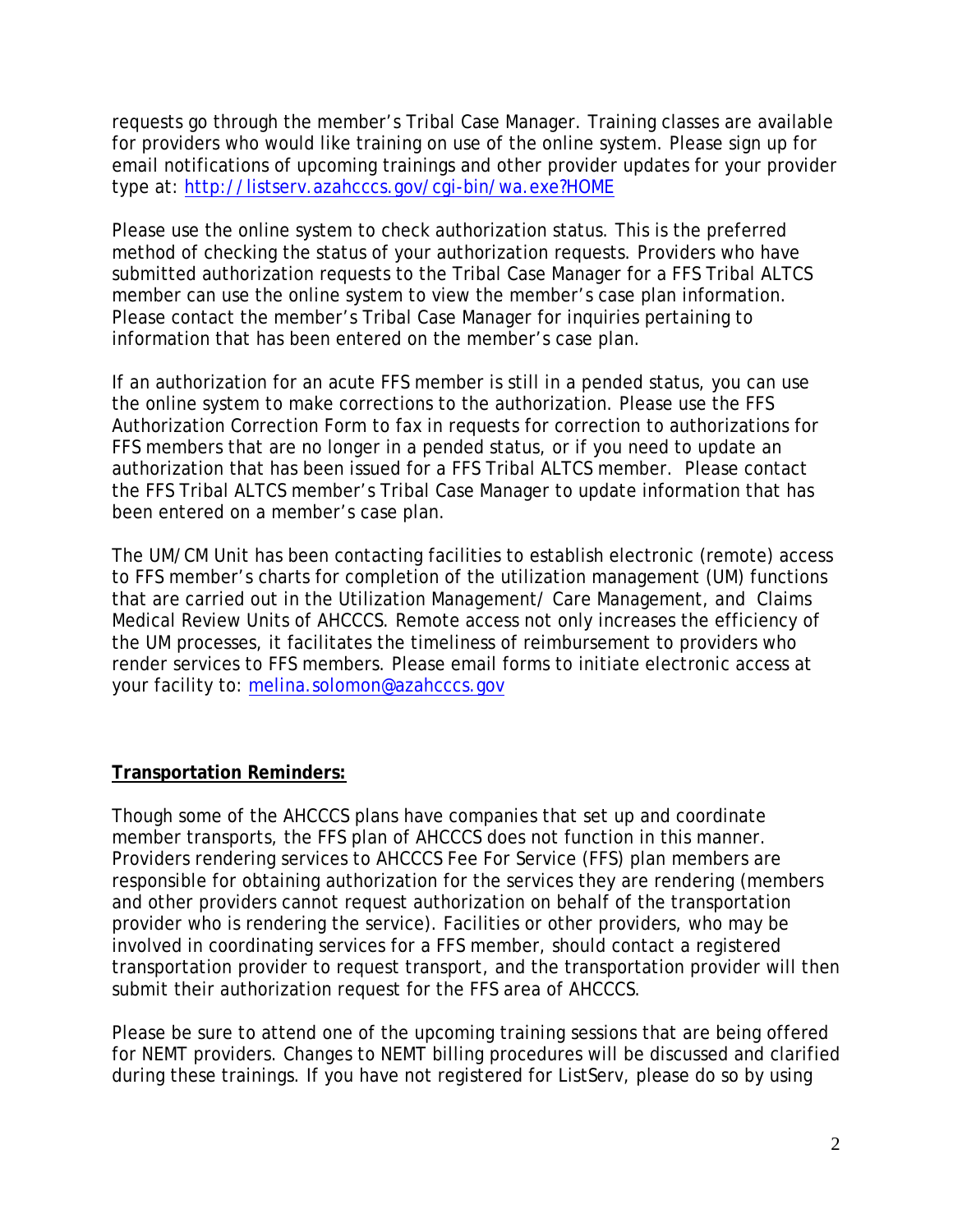the following link for transport providers: [http://listserv.azahcccs.gov/cgi](http://listserv.azahcccs.gov/cgi-bin/wa.exe?A0=FFS-TRANSPORTATION-L)[bin/wa.exe?A0=FFS-TRANSPORTATION-L](http://listserv.azahcccs.gov/cgi-bin/wa.exe?A0=FFS-TRANSPORTATION-L)

Please remember to enter the correct EVENT type for your transport when entering your authorization online. The system will default to EVENT type "DM". You will have to enter the date of service, and then you can go back and enter one of the following transportation EVENT types: OR, RR, or OT. \*\*Note – "MD" EVENT type is not used for transportation.

# **2013 FFS PROVIDER TRAINING SCHEDULE**

### **AHCCCS FFS Provider Training Schedule for 2013 701 E Jefferson, Phoenix 85034 Aspen Conference Room 1:00-3:00 pm**

#### ILinc/ Teleconference information will be emailed via ListServe prior to each training (dates/times/location are subject to change)

| <b>Jun 10</b> | <b>Non-Emergency Transportation *</b>                                 |
|---------------|-----------------------------------------------------------------------|
|               | (High level review of New rules and uploading electronic documents)   |
| <b>Jun 17</b> | <b>Prior Authorization on the Website (PA)</b>                        |
|               | (How to submit a PA on-line)                                          |
| <b>Jun 24</b> | <b>Non-Emergency Transportation *</b>                                 |
|               | (High level review of New rules and uploading electronic documents)   |
| <b>Jul 08</b> | <b>On-Line Claim Submission</b>                                       |
|               | (How to submit your claims on-line)                                   |
| <b>Jul 15</b> | <b>Medicare Deductible, Coinsurance, or Co-pay</b>                    |
|               | (Where to enter the deductible, coinsurance or co-pay                 |
|               | online) New                                                           |
| <b>Jul 16</b> | <b>Non-Emergency Transportation/Trip Report New **</b>                |
|               | (High level review of New rules and uploading electronic Trip report) |
| <b>Jul 22</b> | <b>Replacement and Void on the Web</b>                                |
|               | (How to submit a Replacement or Void on-line)                         |
| <b>Jul 25</b> | <b>Non-Emergency Transportation/Trip Report New **</b>                |
|               | (High level review of New rules and uploading electronic Trip report) |
| <b>Jul 29</b> | <b>Medicare Deductible, Coinsurance, or Co-pay</b>                    |
|               | (Where to enter the deductible, coinsurance or co-pay                 |
|               | online) New                                                           |
| <b>Jul 31</b> | <b>Non-Emergency Transportation/Trip Report New **</b>                |
|               | (High level review of New rules and uploading electronic Trip report) |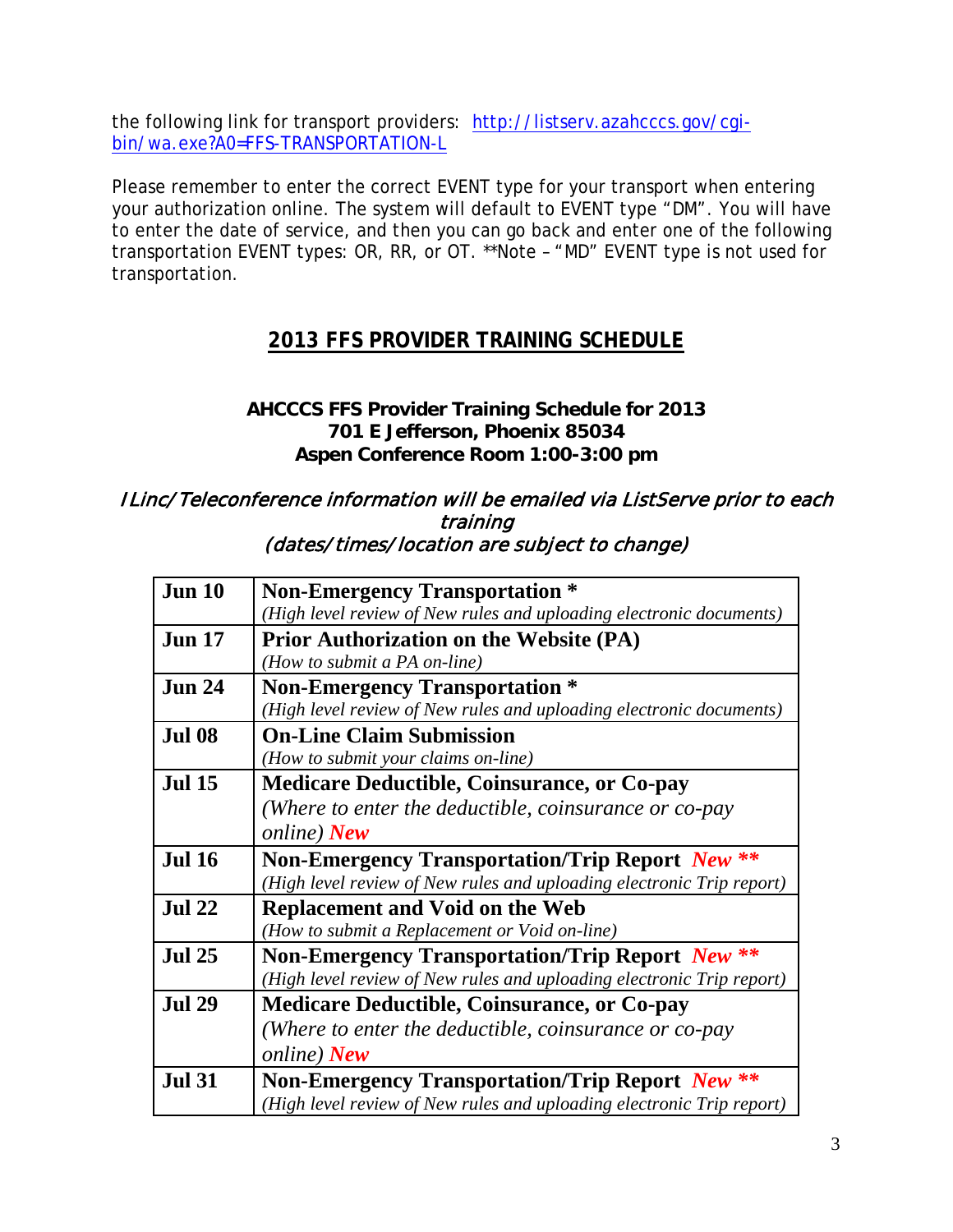| <b>Aug 05</b> | <b>Medicare Remit Easy Print (MREP)</b>                  |
|---------------|----------------------------------------------------------|
|               | (Use MREP to read and print AHCCCS Electronic files(835) |
| <b>Aug 19</b> | <b>Ambulatory Surgical Center (ASC)</b>                  |
|               | (High level rules/guideline and how to submit on-line)   |
| Sep 09        | <b>Non-Emergency Transportation</b>                      |
|               | (Rules, Guide lines, and how to bill on-line)            |
| Sep 23        | <b>Prior Authorization on the Website (PA)</b>           |
|               | (How to submit a PA on-line)                             |
| <b>Oct 07</b> | <b>On-Line Claim Submission</b>                          |
|               | (How to submit your claims on-line)                      |
| <b>Oct 21</b> | <b>Replacement and Void on the Web</b>                   |
|               | (How to submit a Replacement or Void on-line)            |
| <b>Nov 04</b> | <b>Medicare Remit Easy Print (MREP)</b>                  |
|               | (Use MREP to read and print AHCCCS Electronic files(835) |
| <b>Nov 18</b> | <b>To Be Announced Training</b>                          |
| Dec 09        | <b>To Be Announced Training</b>                          |
|               |                                                          |

**These training sessions are for FFS Providers only.**

**\*Training will be held in the HRD training room, 701 Bldg., 3rd Floor**

**\*\* Training will be held in the Gold Room- 701 Bldg., 3rd Floor**

# **PAYMENT ERROR RATE MEASUREMENT (PERM) 2014**

It is once again time for Arizona to prepare for the federally mandated PERM cycle. PERM is a federally mandated audit consisting of two programs and three components within each program. The programs under review are Medicaid and Children's Health Insurance Program (CHIP). The three components are fee-for-service, managed care and eligibility.

- Fee-for-Service –review of the payment for accuracy in accordance with the State's policy and review of the medical record to support the payment as billed and paid.
- Managed Care review of the managed care capitation payment for accuracy in accordance with the State's policy.
- Eligibility review of eligibility for the selected beneficiaries.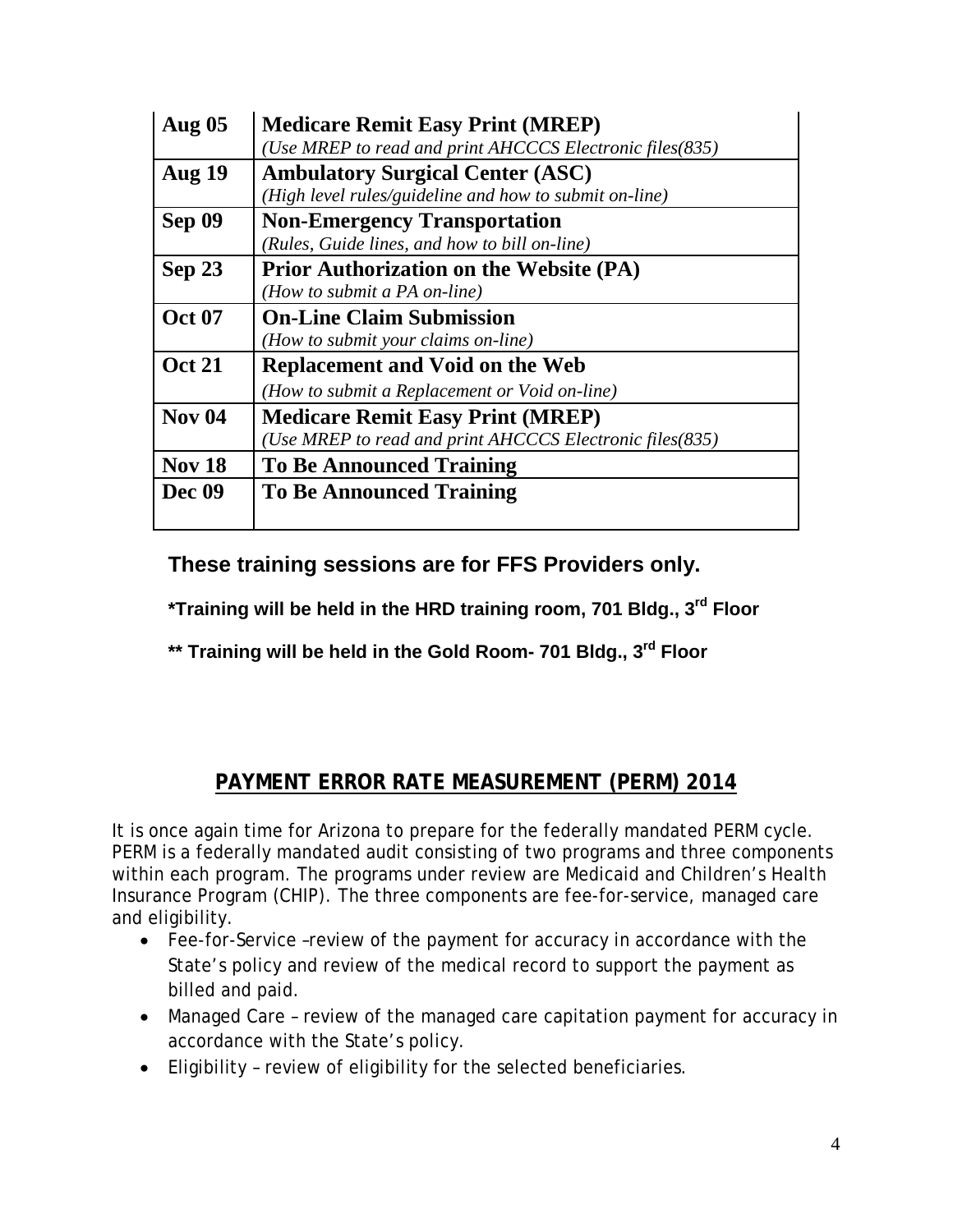This year CMS has added a provider page to their website. The provider page was developed to help Medicaid and CHIP providers better understand the PERM process and what you, as a provider, may be required to submit during a PERM review. The CMS provider website can be accessed at: [http://www.cms.gov/Research-](http://www.cms.gov/Research-Statistics-Data-and-Systems/Monitoring-Programs/PERM/Providers.html)[Statistics-Data-and-Systems/Monitoring-Programs/PERM/Providers.html](http://www.cms.gov/Research-Statistics-Data-and-Systems/Monitoring-Programs/PERM/Providers.html) Be watching your Claims Clues for more articles regarding the PERM 2014 cycle and the PERM process.

### **REPORTING VACCINE ADMINISTRATION CODES WITH E/M CODES**

Recent reviews of claims data has shown that a number of providers are reporting both vaccine administration codes and Evaluation and Management (E/M) codes together to report services provided when administering vaccines to AHCCCS members. The most commonly reported E/M code is 99211 ("Office or other outpatient visit for the evaluation and management of an established patient, that may not require the presence of a physician."). In general this is incorrect and results in duplicative billing for the same services.

Typically, when reporting procedures performed in the office or clinic setting, separate E/M codes are not reported with the procedure code. At times, E/M codes may be separately reported, but only when the E/M services are significant and separately identifiable from routine E/M services provided with the procedure being performed. When E/M services are separately reported in addition to a procedure code, modifier 25 is added to the E/M code. Examples might include situations where a patient has a new or additional medical complaint that is separate from the one for which the procedure is being provided. A physician may examine the patient in relation to that new complaint or to determine whether that new problem is of such magnitude that the originally scheduled procedure should be delayed. If not, then the procedure code and the E/M code may both be reported.

In those situations when providers report both a procedure code and a separate E/M code on the same date of service, the medical records should reflect the medical necessity of the E/M code reported, as well as the extent of the history, physical examination, and medical decision making that supports the level of E/M code reported. In the case of vaccine administrations, especially those that are administered by a nurse without the patient seeing the physician on that date of service, reporting 99211 along with the vaccine administration code is inappropriate. The vaccine administration code includes the work of the nurse to administer the vaccine as well as the supplies used during that administration.

When reporting vaccine administrations on the same day as a preventive medicine or sick visit E/M service, the appropriate E/M code can be reported with modifier 25 added to the code. The vaccine administration code and the code identifying the